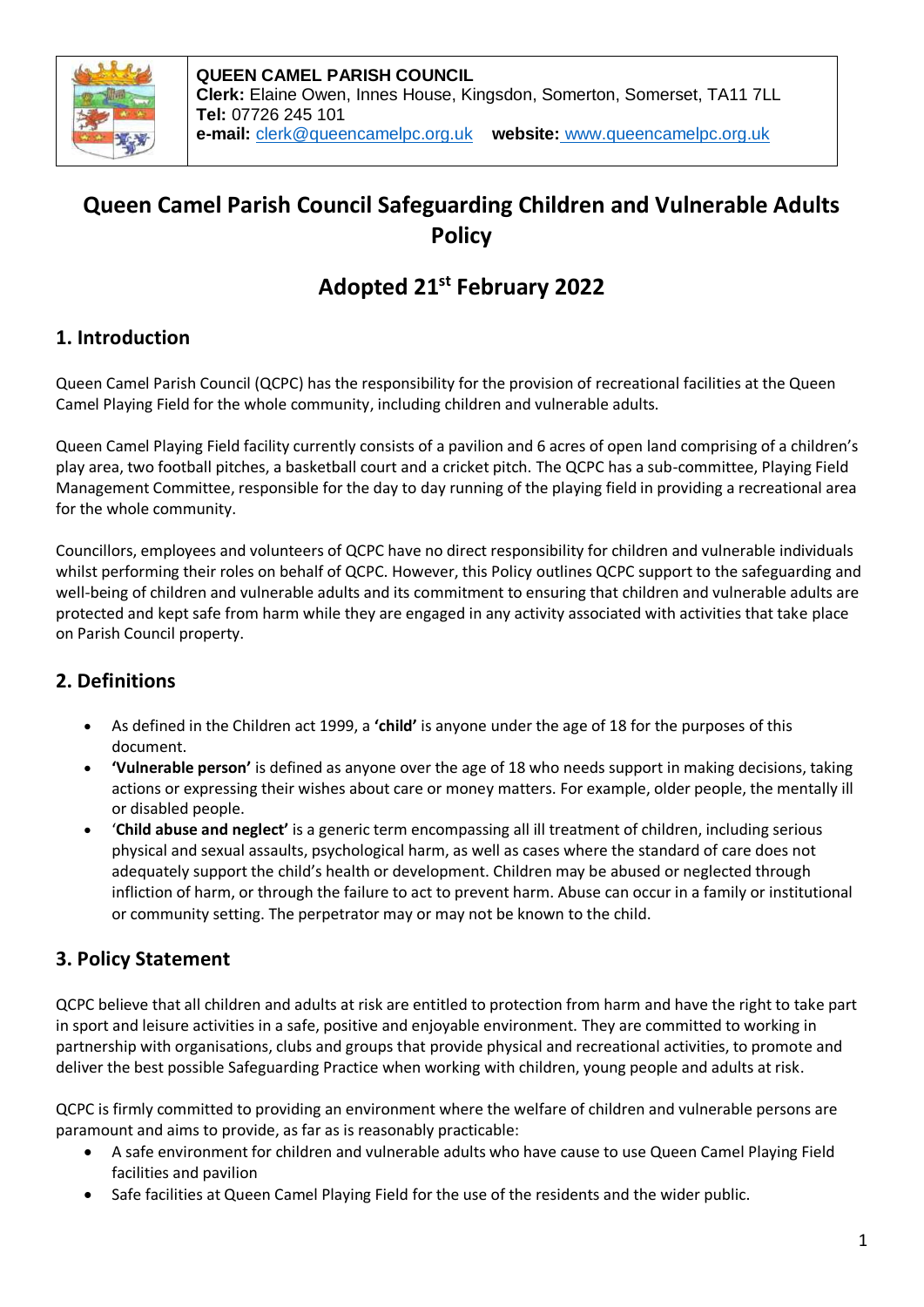This policy applies to:

- Anyone representing QCPC or working for or on their behalf of, whether in a paid, voluntary or commissioned capacity.
- Any individual or organisation hiring or using any of Queen Camel Playing Field facilities for the purpose of delivering any service/activity involving children or vulnerable adults.

QCPC will review this Policy regularly and at least annually.

## **4. Providing Safe Facilities**

QCPC will take all reasonable steps to ensure the Queen Camel Playing Field facilities shall:

- Provide a safe physical environment for users of the equipment and facilities through appropriate Policies, Risk Assessments and Risk Management Plans where appropriate.
- Maintain equipment and facilities to a safe standard, responding to identified concerns promptly.
- Ensure regular safety inspections of equipment and facilities take place locally and/or by approved assessors (as appropriate).

## **5. Promoting a Safe Environment: Code of conduct for users of Queen Camel Playing Field**

#### **5.1 All users of Parish Facilities should:**

- Treat each other with respect.
- Show consideration for other group using the facilities.
- Treat the facilities provided with due care and respect.
- Provide an example of good conduct that you wish others to follow.
- Refrain from any behaviour that involves racism, sexism and bullying and in addition to report any instances of such behaviour to group leaders, relevant Parish Councillors, the Parish Clerk or parents and carers, as appropriate.

#### **5.2 Individual/Private User**

All users of the Queen Camel Playing Field QCPC are expected to treat others with dignity and respect. Parents, Guardians and carers are responsible for their children within the playing field area or ensuring their wellbeing is catered for with an organised group, club or other suitable supervision.

Persons using the Playing field facilities should be appropriately dressed for the activity they are taking part in or the equipment they are using. Necklaces, bags, scarves or clothing with drawstrings that could be get caught on equipment and pose a strangulation risk should be removed.

All playground equipment should be used appropriately, and children should only use equipment appropriate for their age group.

The Playing Field holds a Public Space Protection Order through South Somerset District Council which places restrictions on dog owners. The Playing Field is a community amenity and QCPC welcomes responsible dog owners to use the field to exercise their pets, however dogs can pose a physical and medical risk to children. Therefore, dogs must be kept on a lead at all times, exercised around the perimeter of the field and kept out of the vicinity of the Play Area. All dog mess MUST be picked up and disposed of in the bins provided or in another safe manner.

### **5.3 Organised groups/Sports clubs**

QCPC will expect any group or Sports Club using its facilities for organised events to:

Have relevant public liability insurance.